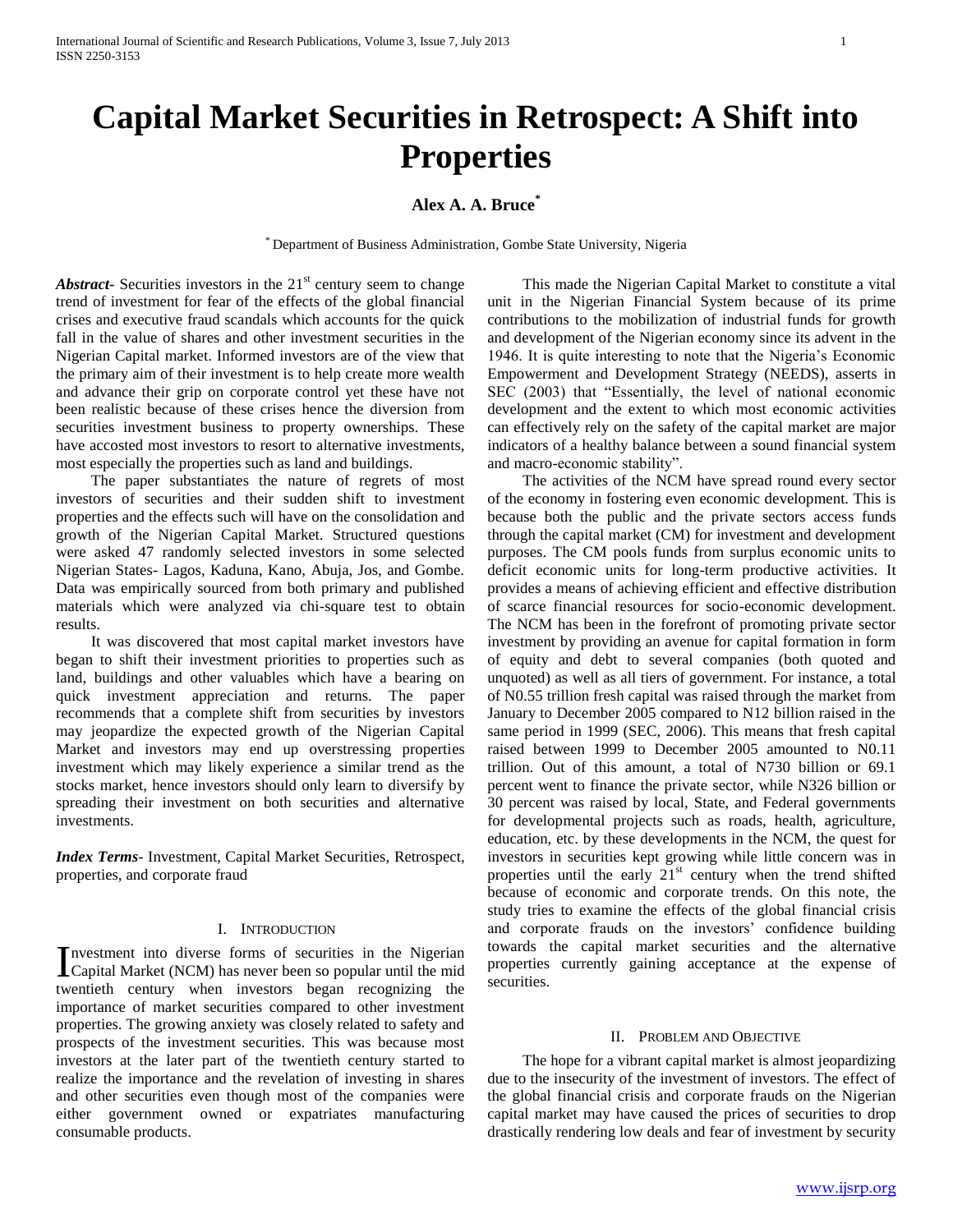investors thereby shifting their portfolio investment into alternative investments such as land and buildings such that the trend has these illustrative indications.

# Figure 1: CM Securities in Nigeria









# No. of Properties

 The figure 1 is a negative indicator of a drastic shift of investors from investing in CM securities (i.e. from  $S_1$  to  $S_2$ ). On the other hand, Figure 2 indicates a positive shift of investors for properties such as land buildings etc from  $P_1$  to  $P_2$ . This illustration is meant to describe the trend of investment to ascertain the reason for the shift of investment interest. Today, the Nigerian Stock Exchange is experiencing what is known as "exchange drain" where individual and corporate investors restrictively patronize because of losses and inefficient security margin and gains.

 This trend has almost rendered shares and other securities unattractive while high priority is placed on investment properties given high returns on land and buildings. The study therefore, seeks to investigate whether the global financial crisis and corporate fraud incidents substantively form the reasons for investors" shift of interest to investment properties.

#### III. LITERATURE AND CONCEPTUALIZATION

 The shift of investors from securities to properties is reviewed along the contexts of the global financial crisis and corporate frauds bedevilling the Nigerian Capital Market (NCM). Investors invest for the reasons of generating income/revenue for personal or business sustenance, or instead of leaving surplus funds idle in a bank account, one may appreciate investing for more profitable use such as short or long-term securities for a planned future commitments; funds could be set aside annually to invest in safe securities which will then be realized at the required date to provide the needed cash to meet the commitment.

 The CM is the arm of the financial market, which is designed to facilitate the efficient flow of long-term capital (Ekineh, 2001:11). As a financial market, individuals, corporations and governments raise funds from already held securities or newly issued securities. It is a market that mobilizes savings from surplus spending units and channels same to deficit spending units for long-term investments (Yusuf, 2004:1). This means that the required funds for the execution of long-term projects and investment opportunities for development purposes are easily obtained from the CM. Unfortunately; the global financial crisis and corporate related frauds have turned this belief into a mirage.

 Okeke (2009) observe that the third quarter 2009 saw persistent volatility in the Nigerian capital market with all the indices trending down-wards accentuated by continued share price decline, volume and value of traded stocks equally kept declining. Enebeli-Uzor (2009) further describes how credit flows across the world had virtually frozen and lender confidence dropped toward zero as some of the world"s biggest financial institutions crashed like packs of poorly arranged cards. Across the globe, economies are racing headlong into recession or depression, exposing fundamental weaknesses in the global financial system.

 Kirkpatrick (2009) observes also that failures and weaknesses in corporate governance arrangements encouraged excessive risk taking in a number of financial services companies. For instance, the Central Bank of Nigeria (CBN) had to dismiss the management team of eight banks because of excessively high level of non-performing loans in which was attributable to poor corporate governance practices, lax credit administration processes and the absence or non-adherence to the banks' credit risk management practices which resulted into total toxic loan portfolio of N1.2 trillion. Nwadioke (2009) observe that one area that has scandalized many watchers of the financial crisis is the evidence of over-pampered CEOs (and boards) making a killing sometimes on the carcasses of their firms. Example, in the five years ending in 2004, some 60 companies at the bottom of the Russel 3000 Index lost \$769 billion in market capitalization, yet this did not deter their directors from disbursing more than \$12 billion to top managers. He further says that, in most countries, "golden handshakes" or "rewards for failure" became the routine for departing failed executives. In China also, reports show that the ratio of CEO salaries to average urban worker"s salary is around 345 times; while with 2011 data the average CEO of a company on the S&P 500 Index earned 380 times the average American worker's wage, with average CEO pay having increased 13.9 percent in 2011 (Clawon, 2012).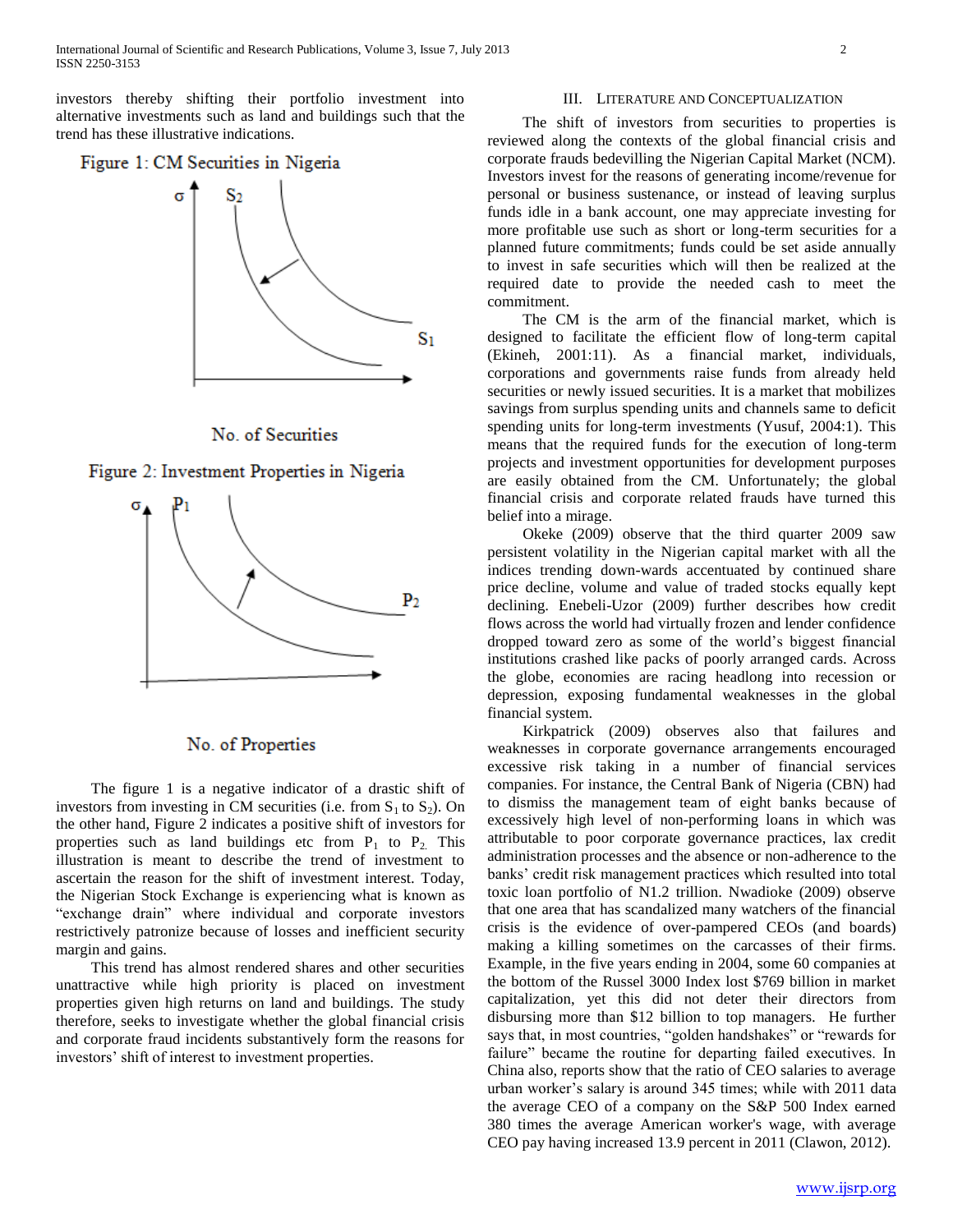Nwaze (2009) asserts that the concept of bank fraud currently has a much wider connotation than was previously defined so that top executives in the banking system who are not committed to the principles of full disclosure, sound corporate governance and risk management can be conveniently classified as fraudulent in the current dispensation. This means that all acts that are capable of draining the corporation are fraud related.

 According to SAS 13, investments are assets acquired by an enterprise for purposes of capital appreciation or income generation without activities in the form of production, trade or provision of services. In other words, investments are assets acquired not for use in the operation of an enterprise but for accretion of wealth through capital gains or incomes earned in the form of interest or dividend. Investment properties on the other hand, are investments in land or buildings held primarily for generating income or capital appreciation and not occupied substantially for use by, or in the operations of, the investing enterprise or another enterprise in the same group as the investing enterprise (Igben, 2004). This portrays the sense that investment cut across all individuals and enterprises irrespective of their differences in wealth. One thing is always certain, i.e. generation of profits, returns or income on an investment asset. Profits or income relation to Investment is associated with Sheffrin (2003) definition as the commitment of money or capital to purchase financial instruments or other assets in order to gain profitable returns in form of interest income, or appreciation of the value of the instrument as obtainable on the assets with the aim of earning income or capital appreciation.

 The Debt Management Office of the Presidency posits investment as the commitment of funds with the expectation that additional money will be generated in return. This means that investment requires some sacrifice now in return for future benefits. Investment comes with the risk of the loss of the principal sum. The investment that has not been thoroughly analyzed can be highly risky with respect to the investment owner because the possibility of losing money is not within the owner's control. The difference between speculation and investment can be subtle. It depends on the investment owner's mind whether the purpose is for lending the resource to someone else for economic purpose or not.

 Investment is also a deliberate action of an investor to deploy his funds from an existing venture or excesses account into a viable business or trading securities with an anticipation of a future growth on his funds; While, Investor Words (2010) refers to a property that is not occupied by the owner usually purchased specifically to generate profit through rental income and/or capital gains as investment property. Such a property is completely out of use by the owner or his affiliate because it is purposely purchased for income generation. It also includes property that produces interest, dividends, or royalties other than in the course of a tax-payer"s trade or business which produces gain or loss from the sale of property (H&R Block Glossary, 2008).

 As recently as a few years ago, the world was very different. The market for financial products in so much as investment was concerned was a much simpler place, consisting mainly of individual savings accounts (ISAs), stock market investment, pension schemes and a variety of deposit-related accounts. But complexity has set in so that the firm is no longer

transparent in its dealings with investors, customers and the environment. For instance, Bodie et al (2005) report that, the scandals of 2000-2002 in the U.S centred largely on three broad practices: allocation of shares in IPOs, tainted securities research and recommendations put out to the public, and, probably most important, misleading financial statements and accounting practices.

 Property investment and land investment was still mainly the domain of land owners, estate agents and house builders, and so was really a virtual mystery to the average person looking at land investment. Likewise, buy to let and the buy to let mortgage products associated with this market were only just getting off the ground. It is clear to note that, even the IFAs were equipped to advise on a wide range of conventional financial products, property investment was seen as "alternative investments" and few advisors could offer a service to enable investors to purchase and manage property because of the barriers to entry that had previously made them unsuitable for the average investor regarding large capital outlay. However, because of the uncertainties in the capital market securities, informed investors are beginning to shift for properties investment.

 With a wide range of high-risk investments available, choosing the investment tailored to ones requirements and financial capabilities has never been more important! A retrospect has set in because what investors earlier thought and knew was the income generating power of securities such as shares and debt instruments howbeit, the behaviour of such securities is no longer so going by the effects of the global financial crisis. For instance, house rent per annum has risen between N50,000-N400,000 on an average depending on the location while lands and buildings advertised for sale range from N500,000-N100 million depending on the town and the location of the property which is capable of yielding a minimum of 10% of the investment per annum.

 The most secured securities (government securities) are no longer considered secured as opined by Ojo and Adewunmi (1981:52) that there are possible dangers posed by the predominant role of government securities on the market where the funds raised by the government is diverted to unproductive expenditure, the potential contribution by the financial institution to economic development is therefore, reduced. However, it is very clear that the NCM is predominantly submerged by banks constituting over 60% of stock market capitalisation (Okeke, 2009). Giving this rate of banks accounting for more than half of stock activities of the market, it is necessary to consider the strength and confidence investors have on the banking subsector. The Nigerian Deposit Insurance Company (NDIC), in collaboration with the Central Bank of Nigeria (CBN) conducted a joint examination of the 24 insured deposit money banks operating in the system as at December 31, 2010. The target examination reveals weaknesses such as: Poor corporate governance; Lack of robust risk management; Incomplete and poor credit documentation; inadequate collaterals; weak earnings; poor asset quality and insider abuses and large volumes of non-performing loans, which have affected the quality of assets in the books of many of the banks during the year and that made the financial condition of some of them to remain precarious (NDIC, 2010). Consistent to this assertion, is the reports of Reuters (2012) that the Director General of SEC noted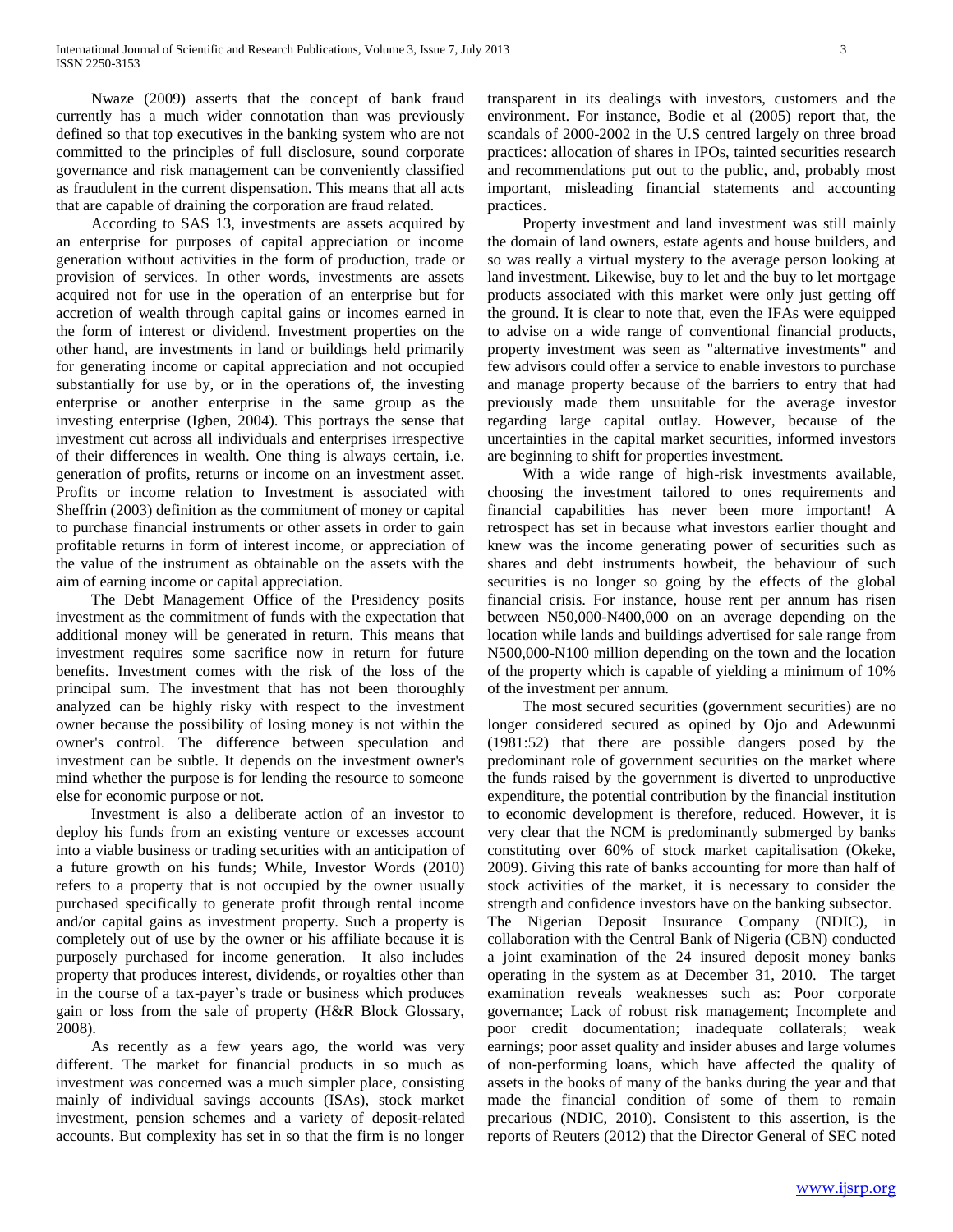that it was the banks" dealings in the CM that largely led to their demise; these abuses were that banks borrow money to buy their own shares, misusing banking funds to fund fuel import companies owned by its directors and buying and selling the bank's own shares in short-term plays to turn a profit.

 The NDIC (2009) observe that ten (10) banks among others have the highest number of reported fraud cases which resulted to a total amount of N37.18 billion in 2009, being slightly higher than the 2008 figure of N34.31billion while the total for all 24 banks stood at N41.27 billion as indicated on Table 1 below.

|                        | 2007                          |         | 2008                          |         | 2009                          |         |
|------------------------|-------------------------------|---------|-------------------------------|---------|-------------------------------|---------|
| <b>GROUP</b>           | Amount<br>Involved<br>$(N-M)$ | % Share | Amount<br>Involved<br>$(N-M)$ | % Share | Amount<br>Involved<br>$(N-M)$ | % Share |
| Total For 10<br>Banks  | 2,595.01                      | 25.93   | 34,311,721                    | 64.11   | 37,179,898                    | 90.10   |
| Total For All<br>Banks | 10,005.81                     | 100.00  | 53,522,871                    | 100.00  | 41,265,496                    | 100     |

**Table 1: Total Amounts involved in Fraud by Ten Nigerian Banks as at 2009**

Source: NDIC, Annual Report

 As a result of these examinations, the CBN had to bail-out 9 banks at the cost of US\$4 bn. The reasons to the NSE crashing are based on the incidences of financial skimming, misappropriation, false accounting, misrepresentation and questionable transactions; most of these dealings happen because of the over-dealings of banks on the market. These events have weakened the confidence of informed investors of the NCM.

Another area of the economy which could have been secured for investing in securities is the manufacturing subsector. This is because given the growing population and the geometrical increase in demand for consumables; one could suggest that the global financial crisis may have only but a little influence on the sector. However, this view seems unrealistic given the rampant executive fraud incidences and dilapidating infrastructure. Today, manufacturing companies expend more than 30% of their total cost of production on power (Uzor, 2009:39). He also asserts that, the manufacturers Association of Nigeria (MAN) observes thus:

 The dearth of infrastructural facilities has become a serious ban of the sector. Epileptic electricity supply, poor or nonexistent water supply, high cost of telecommunication services, and poor transportation systems and networks are major infrastructural challenges facing the sector. These factors have combined to cripple a lot of firms and the few surviving ones operate under severe constraints of over spending to make-up for infrastructure as well as problems of fraud/corruption, smuggling, excise duties, port congestion, high interest rates, high exchange rates, inconsistencies in investment policies, and recently, the depreciation of the Naira.

 These factors have rendered Nigerian manufacturing firms uncompetitive in the global markets, as well as reduced profits. This way, the global financial crisis has impeded on the sector so easily because of the already existing paradox.

 Added to these problems is the effect of the the global financial and economic crisis which impacted the economy through various channels: Significant decline in oil revenues leading to revenue attrition for all tiers of government; reduced capital inflows into the economy; depletion of external reserves; demand pressure in the foreign exchange market; substantial

decline in stock market capitalization and share prices; huge bank losses on margin loans and share-backed facilities- low valuations with many banks trading below book value, declining asset values, declining credit growth--credit crunch and slowdown of output growth. The stock market was seriously affected, losing about 70 per cent of its market value in 2008. The price collapse within the market resulted in massive wealth destruction, credit contraction, impairment of banks, assets liquidation and loss of confidence in the global financial markets. For instance, bank stocks were hard hit on the market with second round effects on their balance sheets and lending capabilities (Sanusi, 2010).

 Okeke (2009) asserts that the ill wind of the global financial meltdown, as in the last quarter 2008, continued its depressing effect on virtually all financial markets worldwide during the first quarter 2009. Thus, the trend in the Nigerian capital market during the period was typical of the situations in several jurisdictions: dominance of the bear run. Specifically, the Nigerian Stock Exchange All-share Index lost about 37 percent of its value at the end of 2008 to close in 2009 at 19,852 while the market capitalization shed 35.60 percent to hit N4.48 trillion during the period. This decline obviously resulted from equity price losses, and the delisting of 64 securities- 11 equities and 53 fixed income securities.

#### IV. METHODS

 The study use descriptive statistics is employed to ascertain the shift in securities to properties as they are affected by the global financial crisis and corporate fraud incidence at a 5% level of significance. Shift in investment securities is regarded as dependent variable- $X_1$ . The financial crisis and corporate fraud are independent variables  $Y_1$  and  $Y_2$  such that  $X_{1=} a_1 Y_1 + a_2 Y_2$ . Few Structured questions were administered to 47 investors in some selected Nigerian States- Lagos, Kaduna, Kano, Abuja, Jos, and Gombe. Statistical Package for Social Sciences (SPSS) is use to run the chi-square. The paper seeks to test the following hypotheses.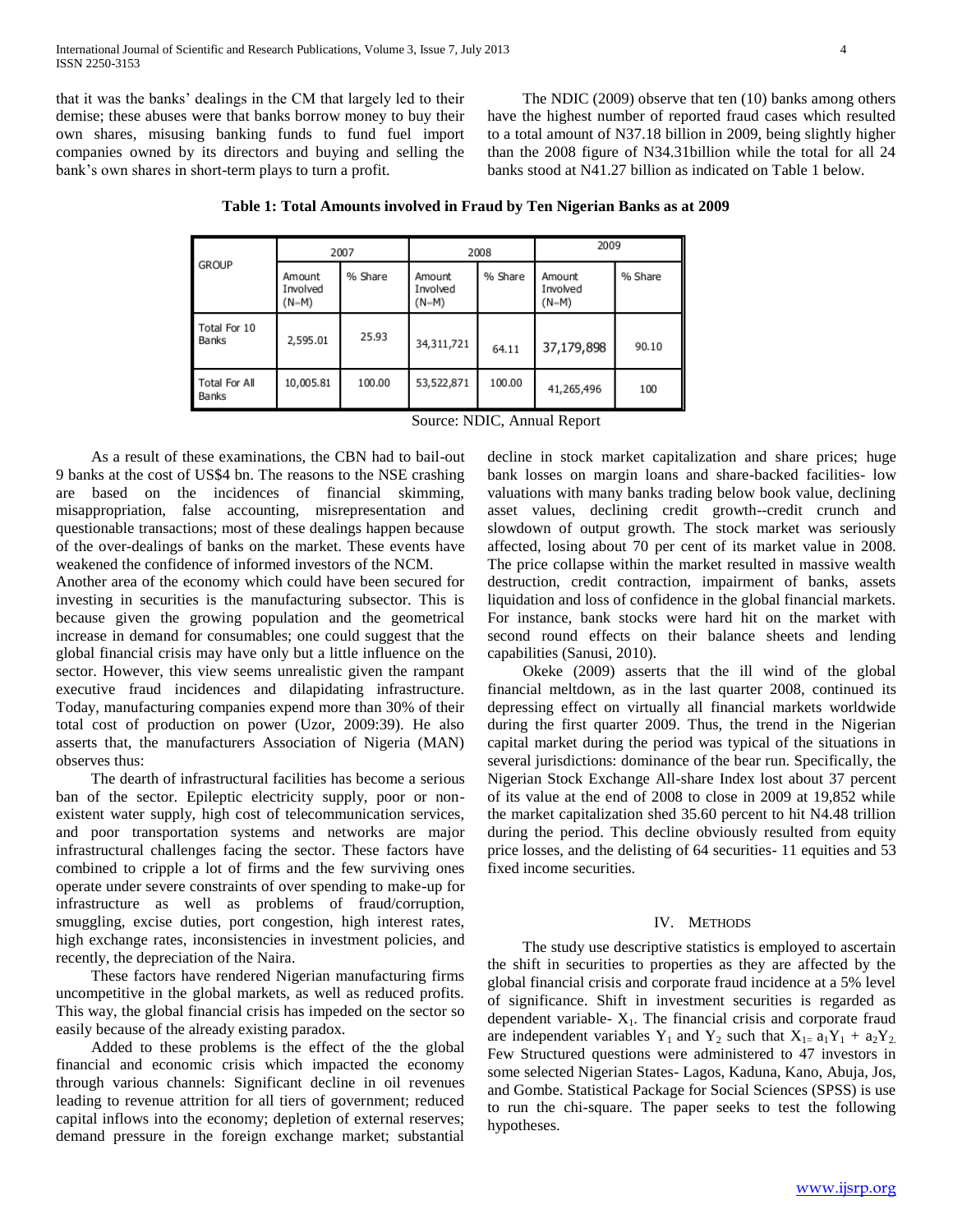$H_1$ : There is no significant relationship between capita $T_{\text{total}}$ market securities and investment properties.

 H2: The global financial crisis and corporate fraud incidents in securities trading are not the cause of the shift of investors" decision on corporate securities to properties.

#### V. RESULTS AND DISCUSSIONS

 The data obtained from the questions administered to investors in the six States have the following results from the analysis. The table 2 below shows the response of that 70% support the view that the capital market securities are losing popularity and acceptance due to the trend in the financial market. Although 30% still admit that securities are still popular investment instruments despite the trend in the market.

## **Table 2: Is securities Investment losing popularity, given the Trend in the Nigerian Financial Market**

| Option | Frequency | Percent |
|--------|-----------|---------|
| Yes    | 33        | 70.2    |
| No     |           | 29.8    |
| Total  |           |         |

Source: Survey Data, 2012

 Table 3 below indicates that 81% of the investors are of the view that investment preference has shifted from securities to properties while 19% still believe preference has not changed. However, it is very clear that preference has shifted going by the 'yes' response.

|  |  | <b>Table 3: Investment Preference</b> |  |
|--|--|---------------------------------------|--|
|--|--|---------------------------------------|--|

| Options | Frequency | Percent |  |
|---------|-----------|---------|--|
| Yes     | 38        | 80.9    |  |
| No      |           | 19.1    |  |
| Total   | 47        | 00.0    |  |

Source: Survey Data, 2012

 Table 4 shows 36% and 26% agreement that the rate of riskiness of investment properties is not significant in relation to the financial crisis and fraud incidences on securities while12.8% and 10.6% are of the view that the riskiness is significant. However, 14.9% were indifferent. This indicates that the riskiness attributable to properties investment is not significant and is not impacted by the financial crisis and corporate fraud.

## **Table 4: Riskiness of Investment Properties in Relation to the Global Financial Crisis and Corporate fraud related incidences is not significant**

| Options                  | Frequency | Percent |
|--------------------------|-----------|---------|
| <b>Strongly Agree</b>    | 17        | 36.2    |
| Agree                    | 12        | 25.5    |
| Undecided                |           | 14.9    |
| Disagree                 |           | 12.8    |
| <b>Strongly Disagree</b> |           | 10.6    |

| Total | Ζ | 100.0 |
|-------|---|-------|
|       |   |       |

Source: Survey Data, 2012

 Table 5 responses indicates that 31.9% have the perception that the financial crisis and corporate fraud impact on investment properties but 68.1% perceive the financial crisis and corporate fraud as being factors impacting on securities and not on properties.

## **Table 5: perceived impact of the financial crisis and corporate fraud on Investment Properties**

| Options            | Frequency        | Percent |
|--------------------|------------------|---------|
| There is impact    | D                |         |
| There is no impact | 20               | 68.     |
| Total              |                  |         |
| $\sim$             | $\sim$<br>$\sim$ | $  -$   |

Source: Survey Data, 2012

Tables 2 and 3 above are use to test  $H_1$  while Tables 4 and 5 are use to test  $H_2$ .

## **Table 6: Test Statistics for H<sup>1</sup>**

**Table 6: Test Statistics for H1**

|             | trends | Preference |
|-------------|--------|------------|
| Chi-Square  | 7.681  | 17.894     |
| Df          |        |            |
| Asymp. Sig. | .006   | .000       |

 a. 0 cells (0.0%) have expected frequencies less than 5. The minimum expected cell frequency is 23.5.

The significance values of  $0.006 \& 0.000 < 0.05$  indicating that the  $X^2$  7.681 and 17.894 are greater than the critical hence the null hypothesis is rejected so that the evidence show that there is significant relationship between capital market securities and investment properties such that a negative shift in one will result in the positive shift of the other.

**Table 7: Test Statistics for H<sup>2</sup>**

|             | <b>Riskiness</b> | Perceived   |
|-------------|------------------|-------------|
| Chi-Square  | $10.766^{\circ}$ | $6.149^{b}$ |
|             |                  |             |
| Asymp. Sig. | .029             |             |

 a. 0 cells (0.0%) have expected frequencies less than 5. The minimum expected cell frequency is 9.4.

 b. 0 cells (0.0%) have expected frequencies less than 5. The minimum expected cell frequency is 23.5.

Again the values  $0.029 \& 0.013$  are significant at  $0.05$ meaning that the  $X^2$  10.766 and 6.149 are greater than the critical hence the null hypothesis is rejected so we establish that, the